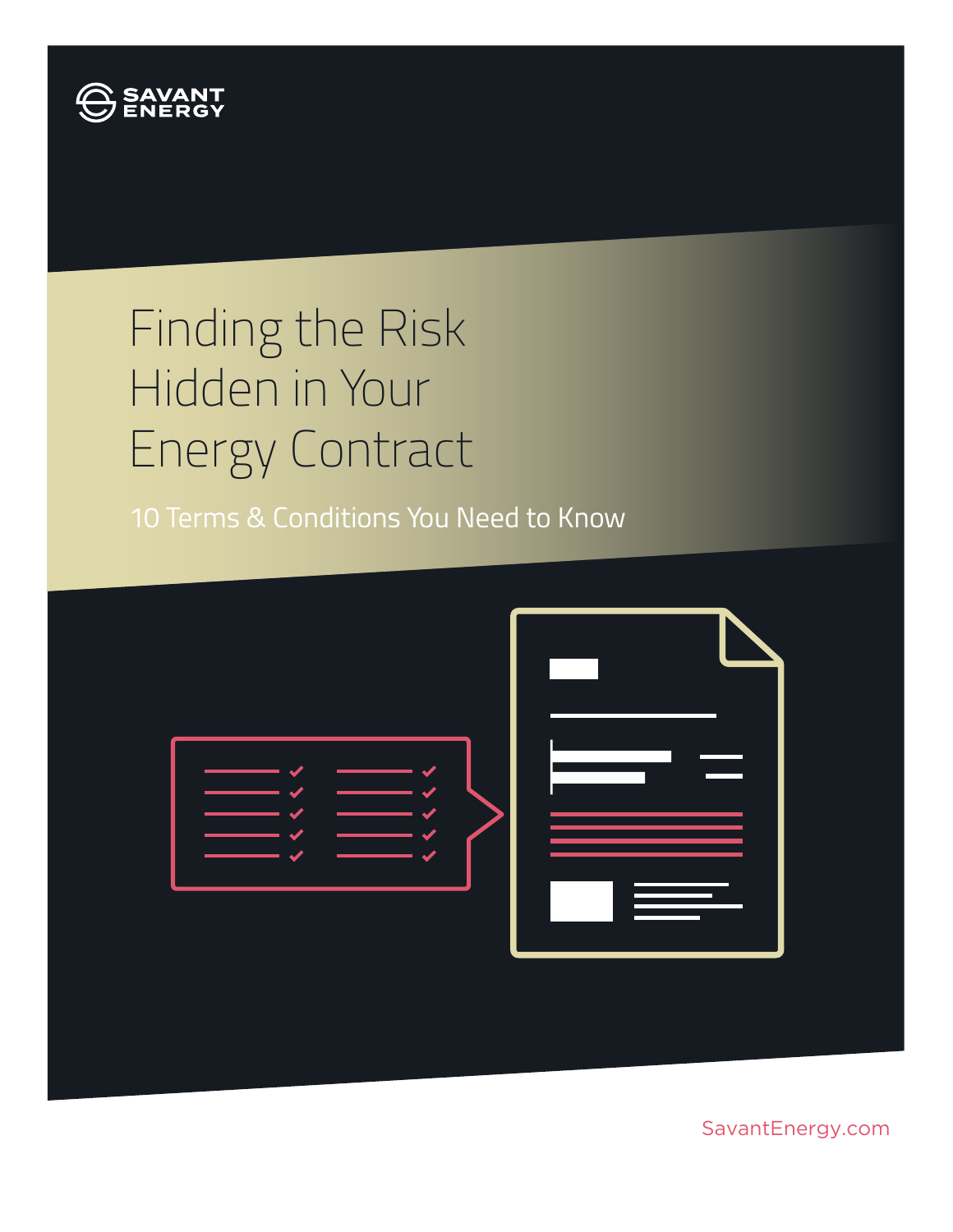# **Table of Contents**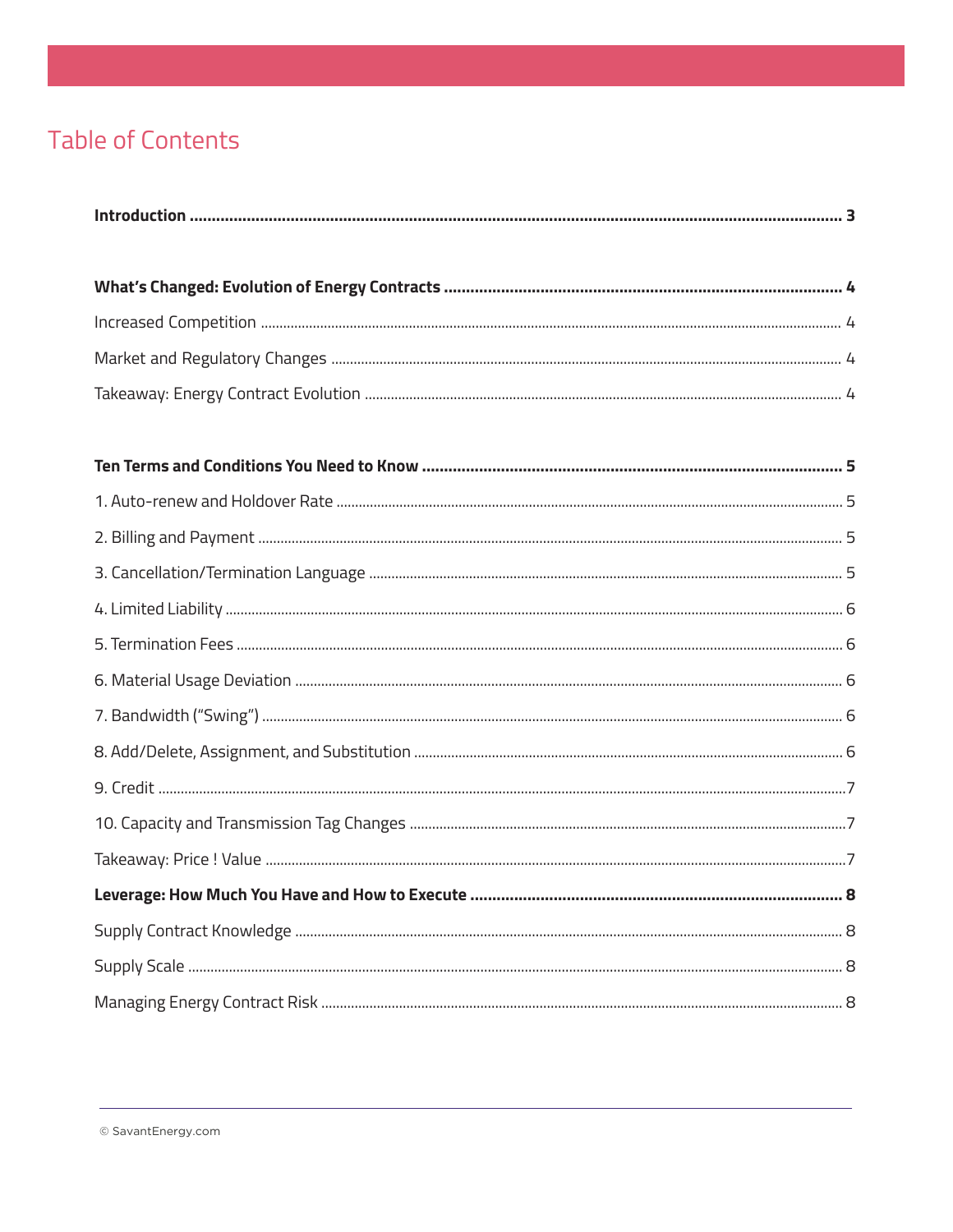## Introduction

For many organizations, the energy supply management process focuses primarily on the controllable aspects, such as timing purchase decisions, wholesale market risk management, and competitive sourcing procedures like sealed bid or reverse auctions. Too often, however, we find that this focus comes at the expense of risk analyses within the energy contracts themselves.

In this white paper, we cover how changes in the energy market over the past 10 years have introduced more risk, and aim to help you understand how your organization can manage risk in the energy supply management process. Most importantly, we break down the 10 most important terms and conditions in your supplier agreement that you will need to know to accomplish this, and explain why the lowest price may not always be the best option.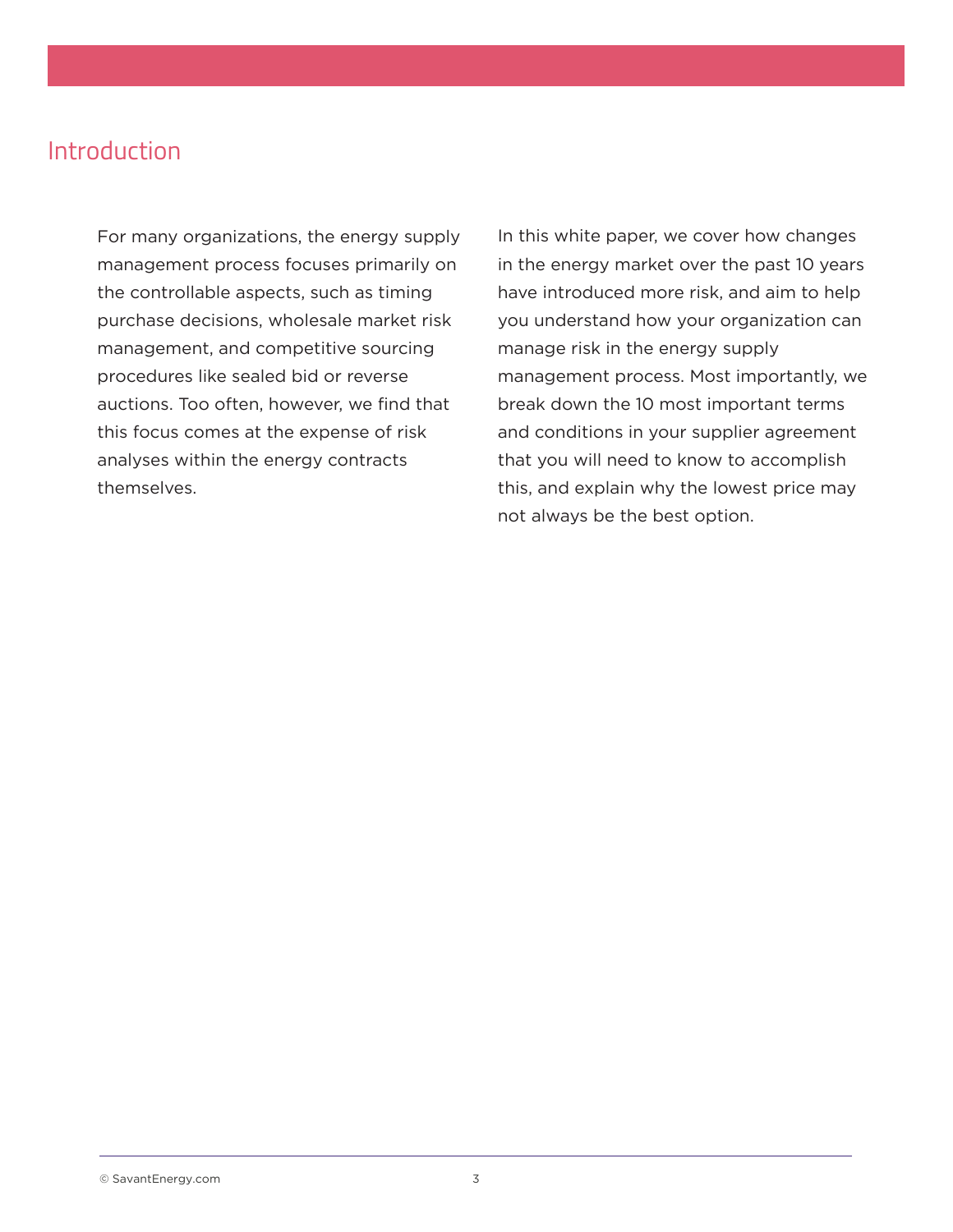## What's Changed: Evolution of Energy Contracts

Ten years ago, energy price components were predictable; they were stable or manageable through financial instruments. Retail suppliers offered "fixed for floating trades," taking on wholesale market risk for a premium.

At that time, a retail supplier's ability to stand behind a fixed-price contract hinged on its ability to manage the hedge through risk management and market insight. That reality has changed.

#### Increased Competition

A significant rise in the number of competitive retail suppliers, coupled with a growing broker and consultant market share, has driven down supplier margins considerably. In the last five years alone, the number of retail suppliers and brokers/consultants has grown more than 50% in most markets. With smaller margins available to protect their hedges, suppliers generally self-insure their positions through conditional premiums, or they manage them through various "contract-outs" in the terms and conditions of their customer agreements.

#### Market and Regulatory Changes

As the retail supply market tightened, rapid and significant changes to the energy generation mix, transmission, and distribution networks gave rise to a growing assortment of new cost components: transmission and capacity charges, renewable portfolio standards, balancing charges, and ancillaries. While some changes may support commodity prices, and others may depress them, they all cost money for energy providers, which ultimately leads to an increasing collection of pass-through charges in your energy supply contract. For many customers, pass-through charges actually outweigh the energy prices themselves.

The rise in the amount and complexity of pass-through costs has been driven by a variety of factors, including:

- > Technology advancements: The rapid growth of distributed energy resources (DERs) like combined heat and power (CHP), on-site solar photovoltaics (PV), and behind-the-meter energy storage is forcing utilities to adapt to a more decentralized system. The emerging multi-directional network is a fundamental shift in transmission and delivery structure, and it creates new costs for grid operators.
- > Regulatory pressure: The emergence of climate focused regulations and incentive programs have helped intermittent renewable sources like wind and solar earn a significant share in the generation mix. This intermittency requires operators to make additional investment in grid stability and reliability, which they recoup through new balancing and capacity charges passed through to customers. State-level regulations further add to new costs on end-user supply contracts through renewable portfolio standards.
- > Infrastructure needs: According to the US Energy Information Administration (EIA), nearly 70% of the United States' transmission lines and power transformers are 25 years old or more. This aging infrastructure requires expensive updates and maintenance. In addition, integrating power from renewable generation located far from urban demand centers requires investment in new long-distance, high-voltage direct current transmission lines.

#### Takeaway: Energy Contract Evolution

Ultimately, there is more risk in today's energy contracts. The questions at hand are "who's wearing it? And at what cost?"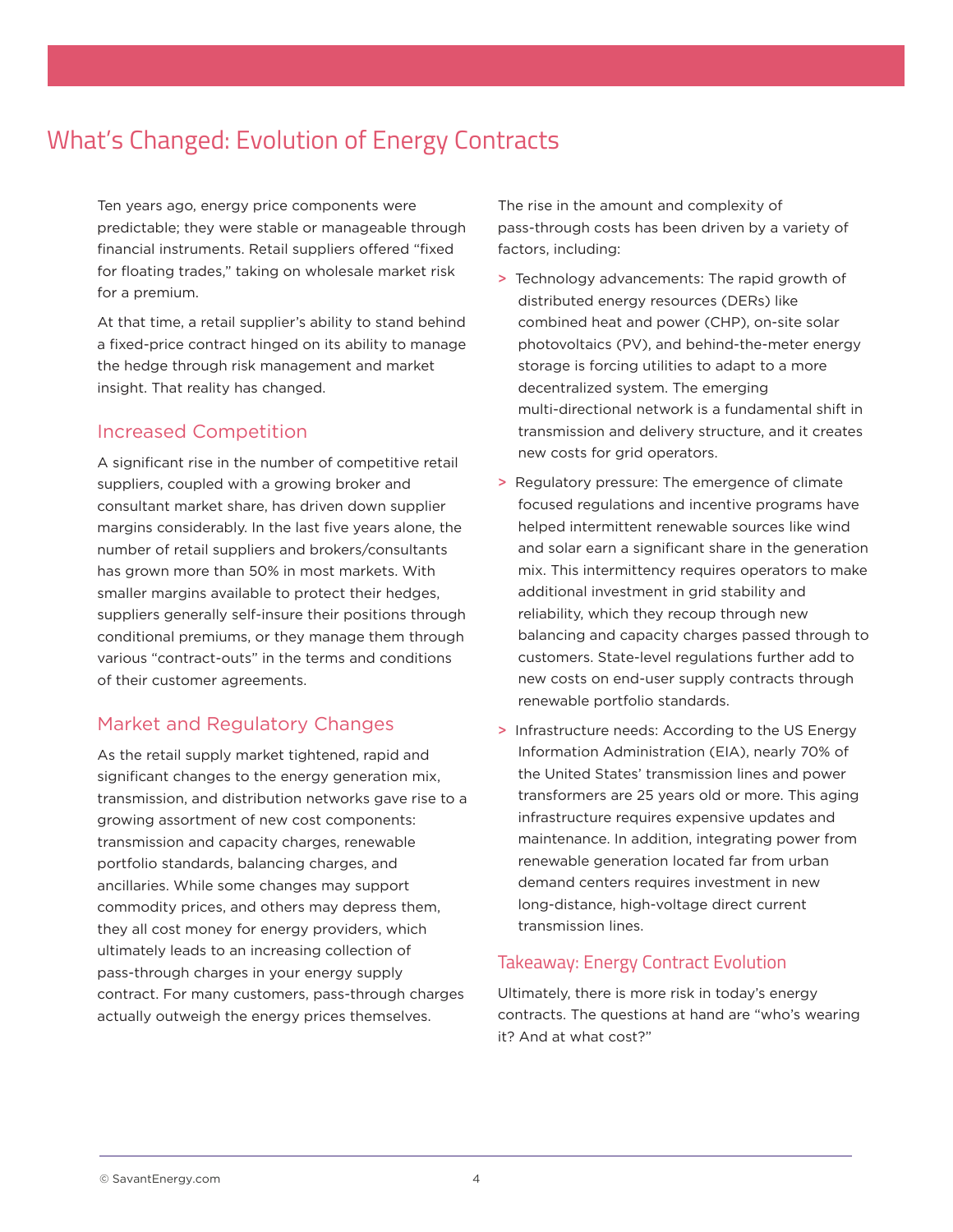## Ten Terms and Conditions You Need to Know

Prices are easy enough to sort and stack, but each price is laden with different risks. When evaluating supplier agreements,it is important to consider the supplier's financial and physical backing (how good is the supplier's credit?) and customer service (how timely and accurate are their bills?)

Additionally, the contract terms and conditions in any given supply agreement fundamentally affect the value of that agreement. Two different contracts offering the same price for the same volume with the same start and end dates in the same location may look very similar, but the terms and conditions may in fact make them as different as apples and oranges.

Not every supply contract will include all 10 of these terms and conditions, but each will contain some combination. Understanding these terms will enable you to manage risk, more effectively manage red lines, and more rapidly capitalize on opportunities in the market.

#### 1. Auto-renew and Holdover Rate

When evaluating an energy supply contract, it is critical to pay attention to any auto-renew clause or holdover rate. These terms dictate your liability when the contract period ends.

Auto-renew language is less common in today's contracts,but is particularly burdensome. When an energy supply contract includes auto-renew language, the supplier can extend your contract for 12 months or more after its expiration at a rate you did not approve. That risk may offset otherwise attractive price.

More often, a contract will stipulate a holdover rate. This term also dictates your liability when a contract period ends,but does not enroll you in a new contract without your consent. Instead, the holdover rate will allow the supplier to continue serving your energy after the contract expiration date. Holdover rates include all pricing components,including energy, capacity, ancillaries, supplier fees, and

supplier margins. They also fluctuate according to market conditions and can be very costly during summer or winter months. The more information disclosed in that hold overrate, the better you can evaluate its risk.

#### 2. Billing and Payment

There are three different billing methods: utility-consolidated billing, supplier-consolidated billing, and dual billing. Your energy supply management partner should discuss these billing options with you before drafting an RFP.

- > Utility-consolidated billing: Customers have the option to let the utility consolidate supply and distribution costs in a single bill. Under utility-consolidated billing, the customer pays the utility and the utility pays the supplier at a discounted rate. Suppliers will often factor in slight premiums for these arrangements to compensate for the utility discount.
- > Supplier-consolidated billing: Customers have the option to let the retail supplier consolidate supply and distribution costs in a single bill. Under utility-consolidated billing, the customer pays the supplier and the supplier pays the utility. Customers that enroll in contracts where the supplier consolidates the billing take on the risk of late payment penalties if the supplier does not pay the utility on time.
- > Dual billing: Customers also have the option to pay separate invoices to their supplier (for energy) and to their utility (for the transmission and distribution of that energy). Dual billing may o"er modest savings opportunities in some regions, and significant savings opportunities in others. Administrative costs increase,however, as multiple bills need to be processed.
- > Purchase of receivables (POR): This refers to the premiums a customer will pay for consolidated billing,which vary by location and utility. Con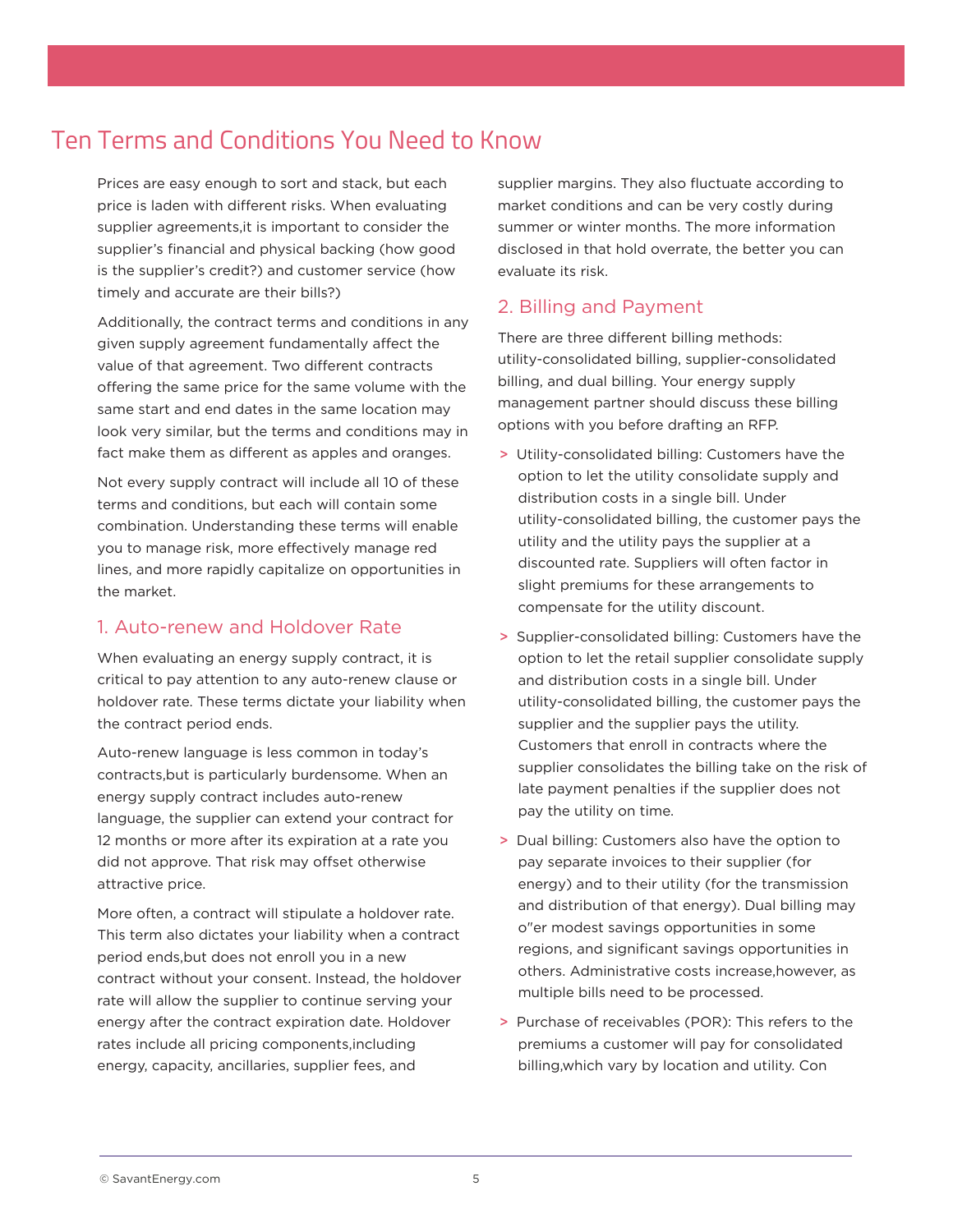Edison in New York City, for example, has one of the highest POR rates in the country. A contract that consolidates billing in Con Ed may cost thousands more than one with separate supplier and utility invoices. In states like Maryland and Pennsylvania, however, POR rates are minimal and suppliers will o"er consolidated billing at no additional charge.

#### 3. Cancellation/Termination Language

Every energy supply contract will include some provision that allows the supplier to cancel or terminate the agreement. It is important that you understand the circumstances that may cause a supplier to cancel a contract,and what recourse you have. Most often, suppliers will reserve the right to cancel an agreement if the customer's usage is too high, too low, or in response to significant market/regulatory changes. In this event, the customer will need to secure a new contract at whatever the market price is.

#### 4. Limited Liability

Limited liability clauses protect retail suppliers when they cancel or terminate a supply agreement. Suppliers will be as vague as possible in defining their liability, so it is of critical importance that you confirm that there is no limit to actual damages. We often see contracts that limit actual damages to the customer's largest monthly invoice during the previous 12 months, or something similar. These stipulations carry significant risks. Instead, we strongly recommend that the supplier's liability should be the positive difference between the market price and the contracted price, multiplied by the remaining volume.[Absolute Value (Market Price – Contract Price)] x remaining kWh

#### 5. Termination Fees

Energy supply contracts can include steep penalties for customers that terminate a contract. While a customer can most often add an account to A contract (or drop one from a contract) without

significant fees, suppliers are less likely to negotiate their termination fees. Because these clauses are generally non-negotiable, we believe they should have the least influence on a customer's decision process.

#### 6. Material Usage Deviation

Material change is typically considered a 25% shift in consumption (either up or down) over a period of three months. These changes most often occur when a customer changes production schedules, requires extended maintenance on heavy machinery, or adds or subtracts meters from an existing account. Customers that investing behind-the-meter distributed energy resources must also consider the impact of those resources on their consumption patterns.

In most cases, suppliers will work with customers if the customer notifies them in advance of any known consumption changes. As material deviation language differs from supplier to supplier, however, it is important that the customer know how it is defined. Some contracts look at material change at the portfolio level, others at the site level. Ensuring that your usage profile, product structure, and contract terms are all in alignment will minimize the risks of material deviation penalties.

## 7. Bandwidth ("Swing")

While material deviation clauses protect suppliers from prolonged consumption changes, bandwidth (otherwise referred to as "swing tolerance") protects them from sudden or temporary consumption changes. Significant weather changes, for example, can cause expensive consumption and price spikes.

Most power contracts allow for at least 25% swing (either up or down), but this term can be negotiated as needed. Many suppliers o"er either 100% or unlimited swing,and thus a consultant can take a strategic approach to structuring customer RFPs to test pricing with different swing tolerances.

We often advise customers to think of bandwidth as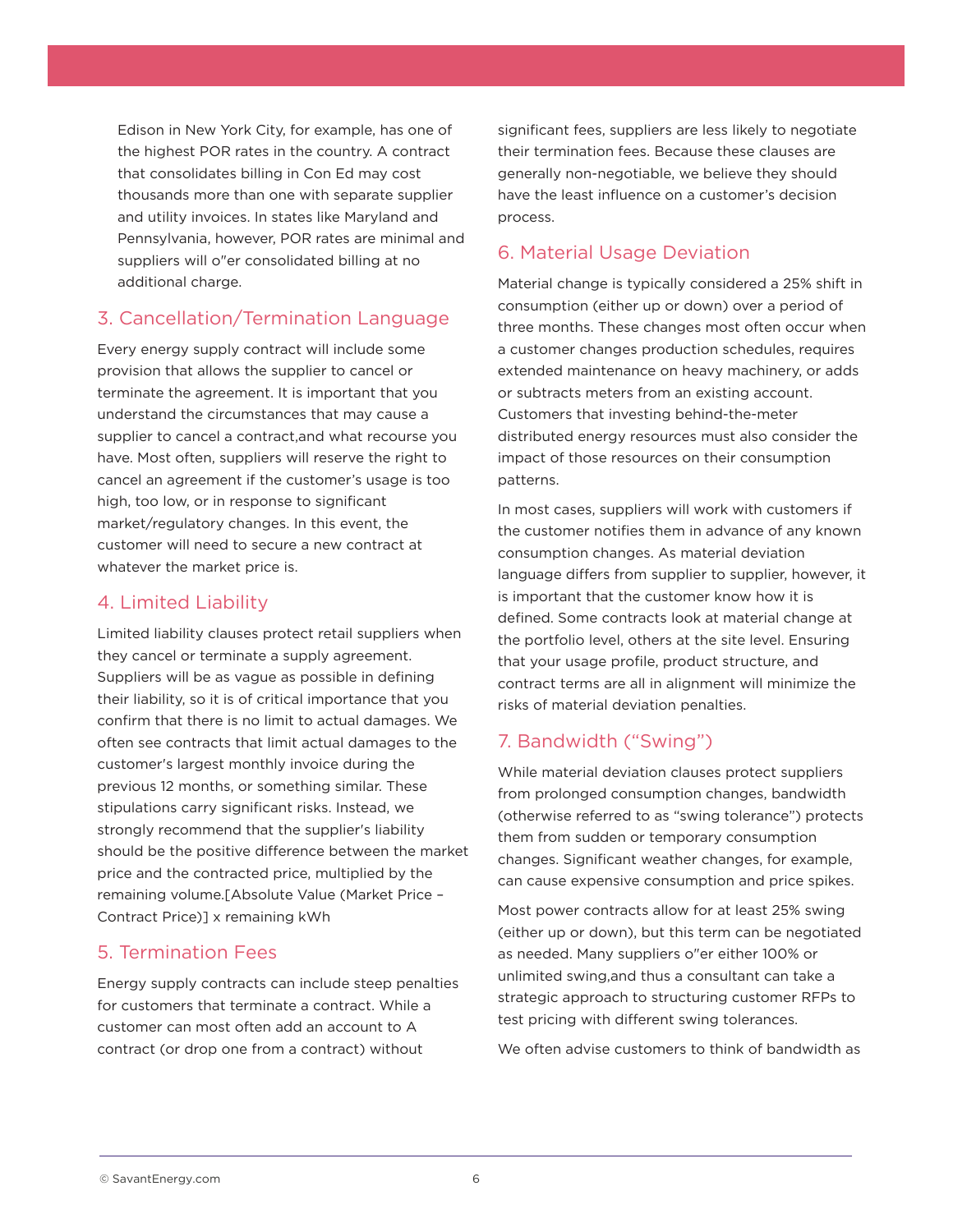an insurance policy. Because a customer will typically face real-time energy prices when they exceed their swing thresholds, we ask them how much they are willing to pay to protect against unforeseen consumption changes.

#### 8. Add/Delete, Assignment, and **Substitution**

Add/delete, assignment, and substitution are all different clauses that let a customer modify the accounts in a contract. Each has a different purpose and application.

- > **Add/Delete:** Large organizations and municipalities that frequently need to add or remove utility accounts from an existing contract should pay close attention to add/delete clauses. Suppliers will typically work with the customer to add or remove specific accounts from a contract, but many include language limiting the volumetric changes of any adjustment.
- > **Assignment:** Commercial real estate companies that frequently transfer buildings to new entities should pay close attention to assignment clauses, which stipulate the conditions under which a contract can be transferred to a new entity. A basic understanding of the assignment process and requirements may expedite the lease or sale of commercial property.
- > **Substitution:** Substitution clauses allow the customer to replace similarly sized accounts within the same utility zone. Customers planning to close production at one facility and move to a new location in the same service territory, for example, will benefit from this clause.

#### 9. Credit

Most suppliers will evaluate a customer's credit in their price calculations. To do so, they will consider different factors, including billing type (single billing, dual billing), DUNS numbers, and Federal Tax ID numbers. If a supplier does not immediately approve the customer's credit, the supplier may require

financial documents, parental guarantees, or upfront cash deposits to engage the customer.

Your energy supply management partner should advise on the credit worthiness of the suppliers competing for your business; they should also consider your own credit when recommending the best method to market—whether that be an open auction, sealed bid auction, or direct supplier negotiation.

#### 10. Capacity and Transmission Tag Changes

Many risk-averse organizations elect "fixed-price" contracts to minimize their exposure to volatile prices. While a fixed price contract limits an organization's ability to manage energy costs over time, it does o"er some budget security.

#### **However, not all fixed-price contracts are in fact fully fixed.**

Capacity and transmission charges levied by the system operator ensure grid stability. These charges, known as tags, already make up as much as 40% of the total energy cost for some organizations, and they are trending up.

To manage the risk of rising capacity or transmission tags, suppliers will typically o"er four different types of "fully fixed" contracts:

- > Contracts where the price will not change, regardless of changes in capacity or transmission tags
- > Contracts where prices will not change if capacity tags change, but do adjust for incremental transmission tag changes
- > Contracts that limit the size of transmission or capacity tag adjustments
- > Contracts where all capacity or transmission tag adjustments are passed on to the customer

It is important that your energy partner fully explain what portions of your energy supply agreement are fixed and which are subject to adjustment.